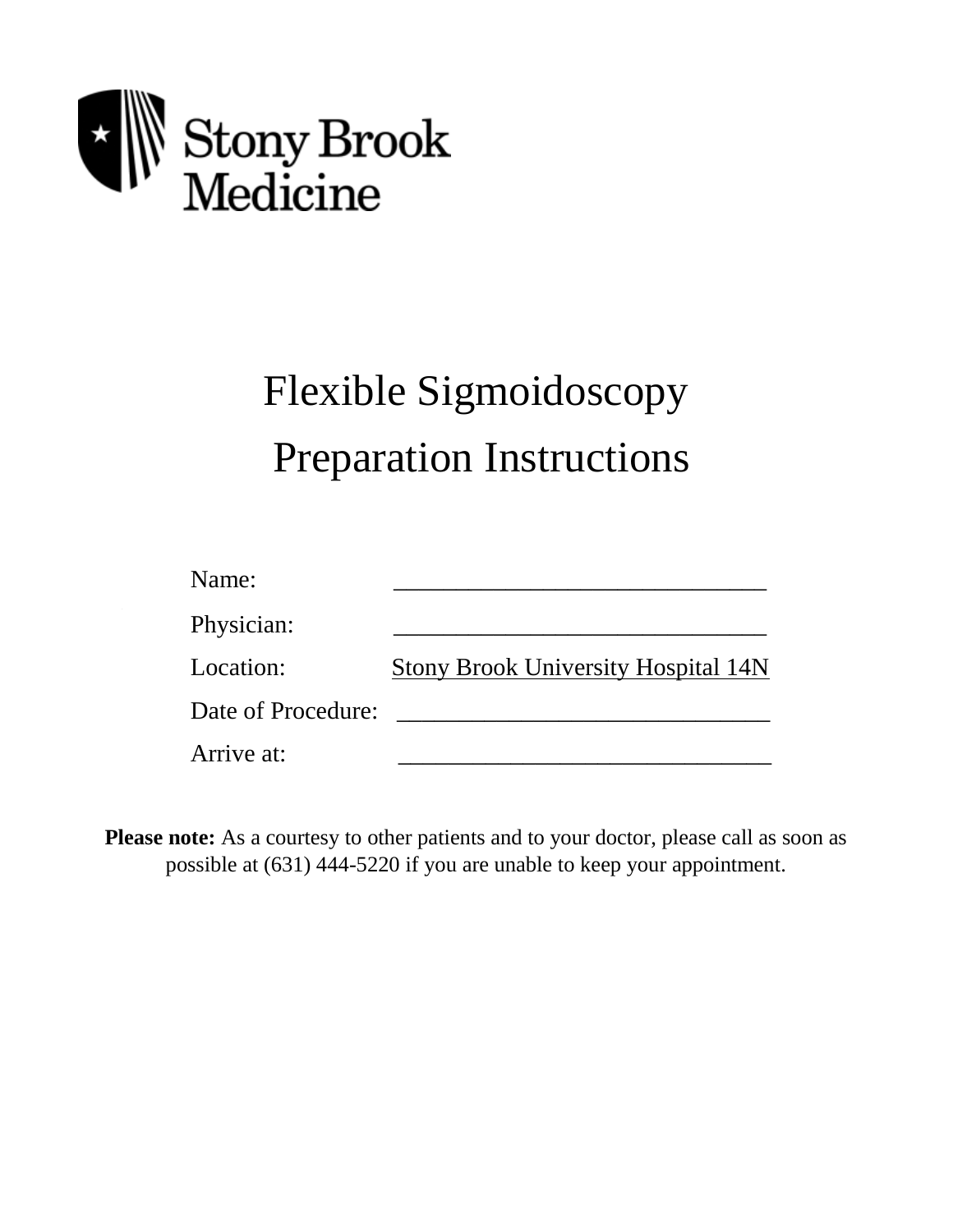

Flexible sigmoidoscopy is a routine, safe, pain-free procedure used to examine the left side of the colon (large intestine). In order for your doctor to get the best examination possible, your sigmoid colon will need to be cleaned out; any stool remaining in the colon can hide lesions and may result in the need to repeat the examination.

# **AS SOON AS POSSIBLE**

- 1. If you are receiving sedation for the procedure, make arrangements for a responsible adult to accompany you when leaving the procedure, even if you taking public transportation. **Your procedure may be canceled if we cannot confirm your transportation on the day of the procedure. Taxi and Uber**® **drivers are not acceptable.**
- 2. If you take any medications that increase your risk of bleeding, you must ask the prescribing doctor when to stop taking the medication before the procedure. The most common of these medications include but are not limited to:
	- Warfarin (Coumadin®)
	- Clopidogrel (Plavix<sup>®</sup>)
	- Ticagrelor (Brilinta®)
	- Effient (Prasugrel®)
	- Rivaroxaban (Xarelto<sup>®)</sup>
	- Apixaban (Eliquis®)
	- Dabigatran (Pradaxa®)
	- Enoxaparin (Lovenox®)

#### **You may continue taking aspirin unless otherwise instructed**

- 3. For patients with diabetes
	- Stop metformin containing medications 24 hours before procedure
	- Hold all non-insulin medications the morning of the procedure
	- Contact your diabetes doctor to help adjust your dose of insulin dose during and after the bowel preparation
	- If you use an insulin pump, a **written letter** from your endocrinologist giving clear instructions on adjustments for basal rate before and during the procedure will be required.
	- If you use oral diabetes medications, do not take these medications on the morning of your procedure
- 4. If you have a pacemaker or defibrillator, please make sure your doctor is aware and bring the device card with you to your procedure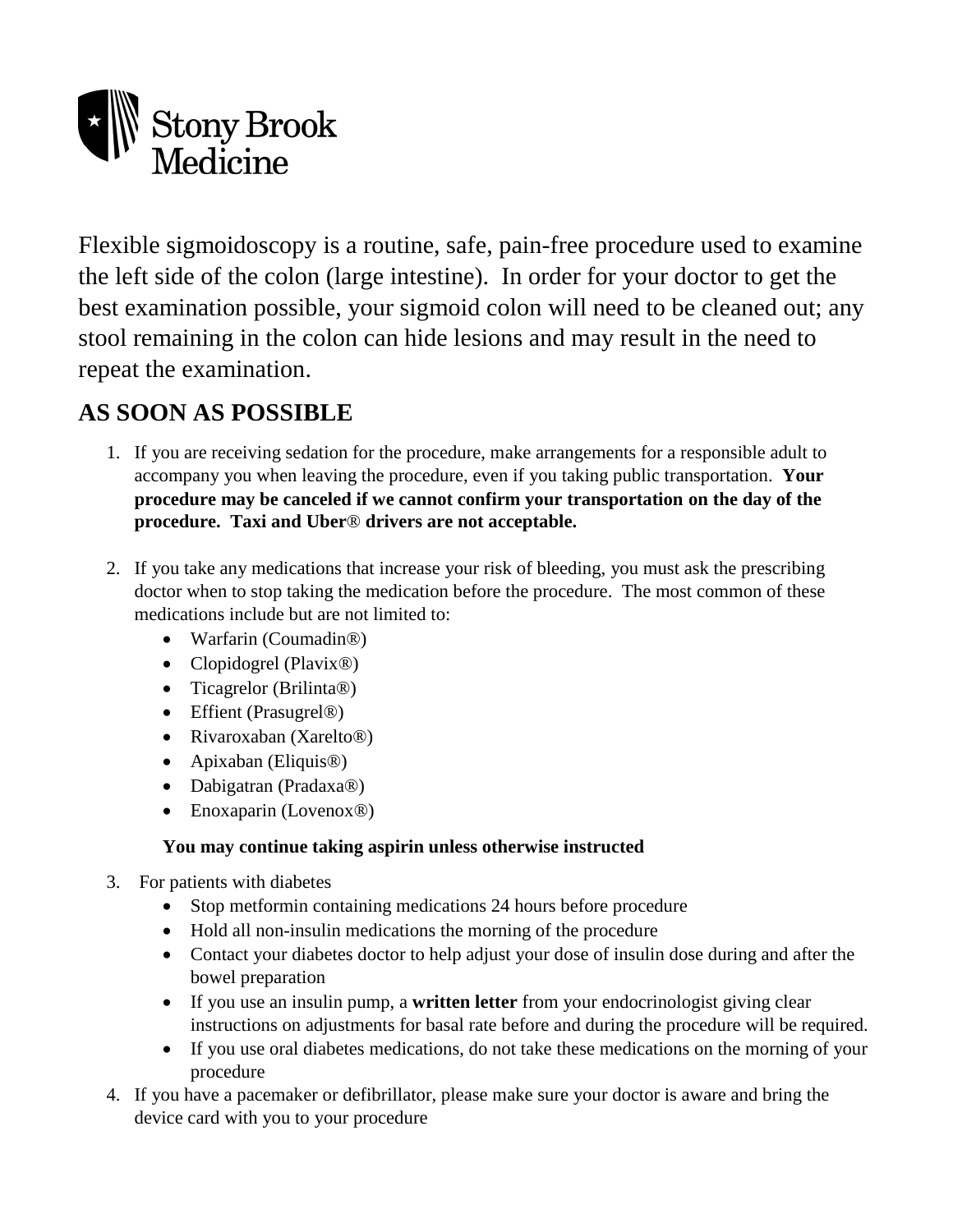

# **5 DAYS PRIOR TO SIGMOIDOSCOPY**

- Purchase two fleet saline enemas
- Stop taking any iron supplements, herbal medications or fish oil
- Avoid eating any nuts or seeds including poppy seeds, sesame seeds and sunflower seeds, any fruits or vegetables with seeds, or corn
- Call the Admitting Office at (631) 444-1870 and provide your insurance information

## **2 DAYS PRIOR TO SIGMOIDOSCOPY**

- Confirm your transportation for the day of your procedure
- No solid foods after midnight
- Please call if you need to reschedule your procedure

## **1 DAY BEFORE YOUR SIGMOIDOSCOPY**

 **Do not eat any solid or soft food. Drink plenty of clear liquids (able to be seen through when poured into a glass) throughout the day to prevent dehydration from the bowel preparation**. Do not drink alcohol.

Examples of clear liquids include:

- $\checkmark$  Water
- $\checkmark$  Clear juices without pulp (apple or white grape juice)
- $\checkmark$  Clear soup broth or bouillon
- $\checkmark$  Tea or coffee
- $\checkmark$  Gatorade®, Powerade® or similar sports drink (no red or purple)
- $\checkmark$  Ginger-ale or Lemon-lime soda (7-Up® or Sprite®)
- $\checkmark$  Jell-O<sup>®</sup> (no red or purple)
- $\checkmark$  Popsicles (no red or purple)